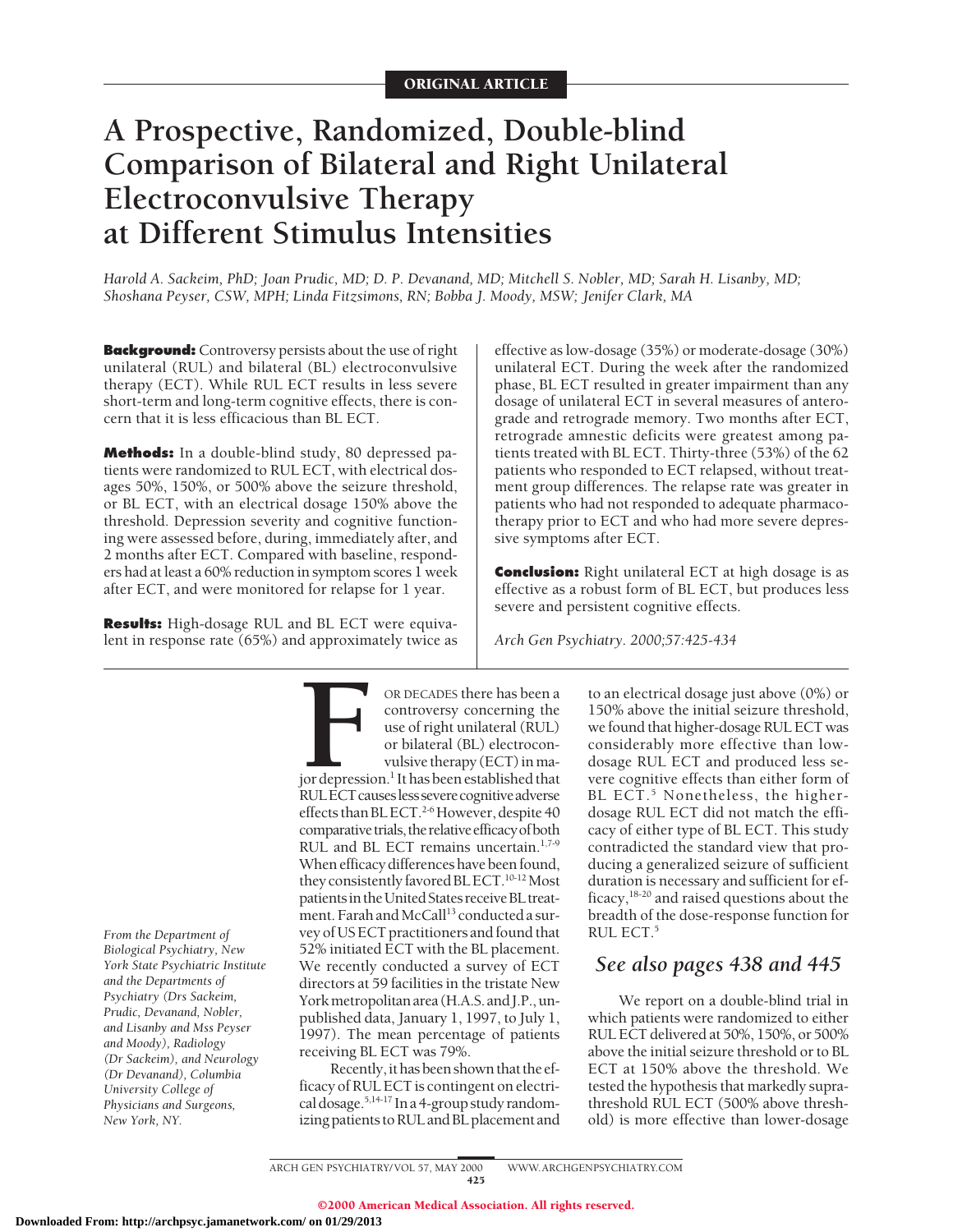# *SUBJECTS AND METHODS*

#### **SUBJECTS**

Patients were referred for ECT and participation in this protocol by mental health professionals in the New York metropolitan region and, in some cases, nationally. Using the Schedule for Affective Disorders and Schizophrenia,<sup>21</sup> administered by a senior research social worker (S.P.), and other diagnostic information, patients met the Research Diagnostic Criteria<sup>22</sup> for major depressive disorder. They had a pretreatment score of 18 or greater on the 24 item Hamilton Rating Scale for Depression (HRSD),<sup>23</sup> and provided written informed consent. Patients with a history of schizophrenia, schizoaffective disorder, other functional psychosis, rapid-cycling bipolar illness, neurological illness or insult, alcohol or other drug abuse within the past year, ECT within the past 6 months, or severe medical illness were excluded. Three participants completed the protocol as outpatients. All others were inpatients at the New York State Psychiatric Institute, whose institutional review board approved the study.

Of 84 patients admitted to the protocol, 4 were considered dropouts because they received fewer than 5 treatments (withdrawal of consent  $[n = 2]$ , need for psychotropic treatment  $[n = 1]$ , and intercurrent illness  $[n = 1]$ ). Except for lorazepam (up to 3 mg/d, as needed), psychotropic medications were discontinued at least 5 days before ECT (mean  $\pm$  SD, 15.0  $\pm$  7.3 days [maximum, 30 days]) until 1 week after the end of ECT. The mean ± SD dosage of lorazepam during ECT was  $1.2 \pm 1.0$  mg/d and did not differ among the treatment groups. Thirteen patients did not receive lorazepam, and the mean ± SD dosage in the remaining 67 patients  $(1.4 \pm 1.0 \text{ mg/d})$  also did not differ among the treatment groups. Seventy-four (93%) of the 80 patients were right-handed,<sup>24</sup> with no difference among the treatment groups.

#### **ELECTROCONVULSIVE THERAPY**

Patients were randomly assigned to the 4 treatment conditions, stratified by whether they had received an adequate antidepressant medication trial during the index episode.25,26 The randomization used a permuted block procedure, $27$  with equal distribution of the treatment conditions within each stratum. At the first treatment, the ECT psychiatrist opened a sealed envelope containing the treatment condition for the next patient in the stratum. Patients and all staff not involved in ECT administration were masked to the type and dosage of ECT.

Atropine (0.4 mg), methohexital sodium (0.75 mg/ kg), and succinylcholine chloride (0.75 mg/kg) were the anesthetic medications. The standard bifrontotemporal<sup>1</sup> and the d'Elia28 placements were used for BL and RUL ECT, respectively. Electroconvulsive therapy was administered 3 times per week with a customized MECTA SR1 device (MECTA Corp, Lake Oswego, Ore). Compared with the commercial device, the maximum train duration of the customized device was increased from 2 to 4 seconds and pulse frequency was extended from 40 through 90 Hz to 20 through 140 Hz. The seizure threshold was quantified at the first and last treatments using the empirical titration procedure.29 At all other treatments, stimulus intensity was 50%, 150%, or 500% above the initial seizure threshold for the low-, moderate-, and high-dosage RUL groups, respectively, and 150% above the threshold in the highdosage BL group. The frequency and train duration of brief pulses were the electrical parameters manipulated, keeping pulse width (1.5 milliseconds) and amplitude (0.8 A) constant. The BL group was classified as a high-dosage group since the efficacy of this treatment is established, and adverse effects are likely to increase at higher dosage without improving efficacy.5 To be considered adequate, minimal seizure duration was 20 seconds of motor or 25 seconds of electroencephalographic manifestation.<sup>1</sup>

## **CLINICAL EVALUATIONS**

A blinded clinical evaluation team (research psychiatrist [J.P.] and senior social worker [S.P.]) completed HRSD ratings 2 days before the first treatment, twice weekly during ECT, and within 1 or 2 days and 1 week after the ECT course. Interrater reliability coefficients for HRSD scores exceeded 0.98. The Clinical Global Improvement<sup>30</sup> scale was completed 1 week after ECT.

Patients were initial responders if they had a decrease of at least 60% in HRSD scores from pretreatment to 1 or 2 days after the final treatment and a maximum posttreatment score of 16. Final responders maintained this level of improvement 1 week after ECT, while free of psychotropic medication. At least 10 treatments were required before classification as a nonresponder, with this minimum lowered to 8 treatments for patients who had HRSD reductions of 20% or less. Patients were classified as initial remitters if they met the criteria for initial response and had an HRSD score of 10 or less 1 or 2 days after the final treatment. Final remitters met the criteria for final response and had HRSD scores of 10 or less 1 week after ECT, while free of psychotropic medication.

Nonresponders were offered an open course of highdosage (150% above the retitrated threshold) BL ECT. Efficacy evaluations for this crossover phase followed the procedures used in the randomized phase. Patients who responded in either phase were evaluated until relapse, as defined elsewhere,<sup>25</sup> or for 1 year. Hamilton Rating Scale for Depression interviews were conducted every 2 weeks for the first 2 months after ECT and monthly thereafter. During the follow-up period, continuation/maintenance treatment was naturalistic. Strength (0-5 scale) and adequacy (categorical) of continuation treatments were rated using the Antidepressant Treatment History Form with respect to the type and dosage of treatment, as well as compliance.<sup>25,26,31</sup>

#### **COGNITIVE EVALUATIONS**

Acute neuropsychological effects were assessed at each treatment during the randomized phase by blinded, trained technicians. Before each treatment, patients memorized sets of words, geometric and nonsense shapes, and either neutral or emotionally expressive faces. After presentation of each set, immediate learning was tested.<sup>2,5</sup> After the seizure, recovery of orientation was assessed continuously for 90 minutes. Patients who failed to meet the orientation recovery criteria2,32 were given scores of 100 minutes. Five minutes after the orientation criteria were met, retrograde memory was tested for the previously learned material. Twelve equivalent stimuli sets were available for each task.<sup>2</sup>

Continued on next page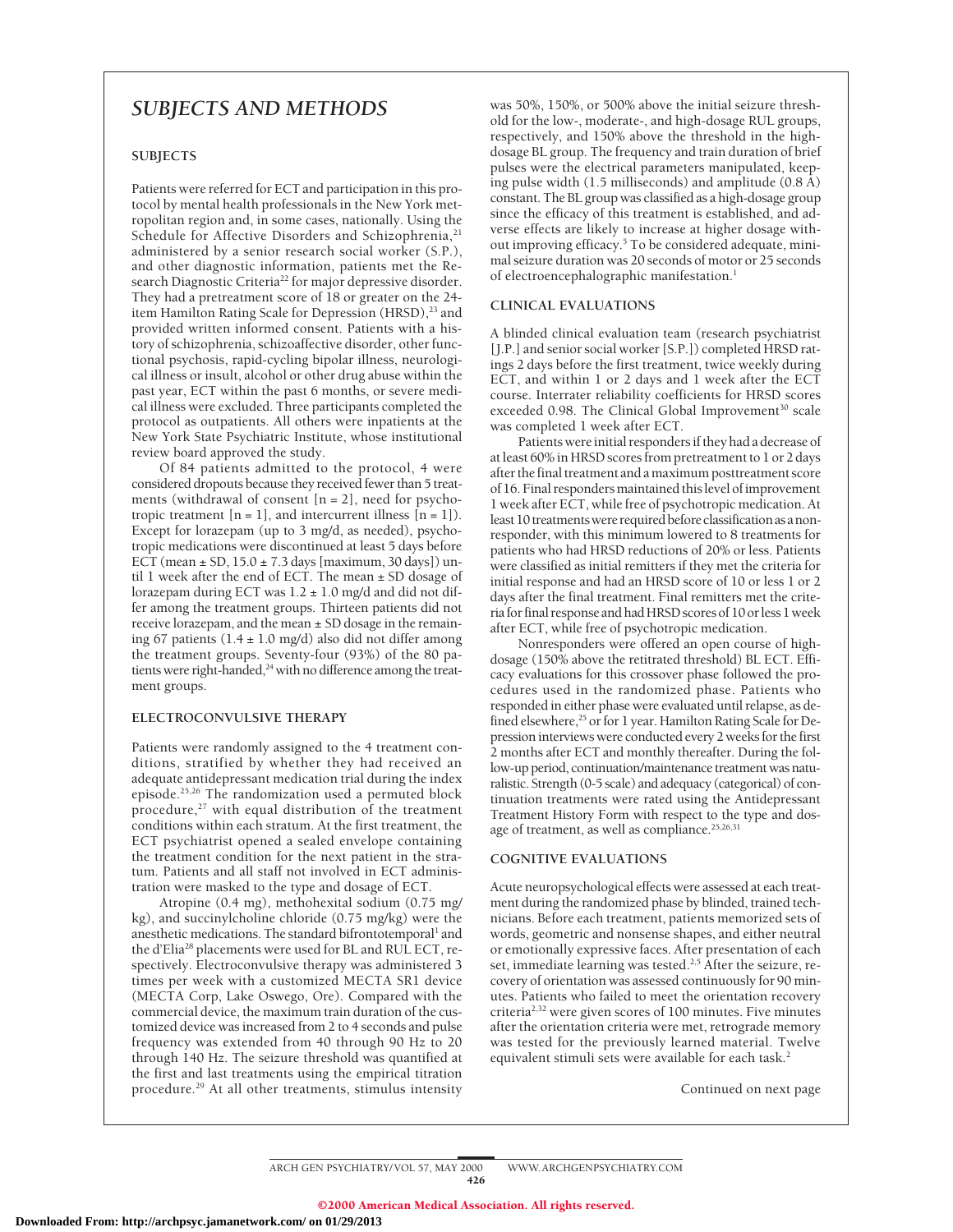Neurocognitive tests focusing on anterograde and retrograde memory were administered before ECT, the day after the sixth or seventh treatment, 2 to 7 days after the end of the randomized phase, and 2 months after completion of all ECT. The battery included the modified Mini-Mental State Examination (MMSE),<sup>33</sup> an expanded version (range, 0-57) of the original MMSE<sup>34</sup> with established reliability and validity.35,36 Other tasks included complex figure copying and reproduction,37,38 randomizing the Rey-Osterreith, Taylor, and Richie figures across testing occasions. Scores for copying and 20-minute delayed reproduction were examined. The Buschke Selective Reminding Test (SRT)<sup>39,40</sup> used 12 words and 10 trials. Free recall was assessed after a 2-hour delay and then the full SRT procedure was repeated. The dependent measures were total recall across the 10 trials at first administration, first trial delayed free recall, and total recall across the 10 trials at the second administration. Recognition memory for verbal and nonverbal material was assessed with paired-word and paired-face tasks.<sup>5,41</sup> The paired-word task involved presentation of 30 word pairs. After presentation, learning was assessed by presenting a target and 4 foils (including the paired word). The paired-face task involved presentation of 20 face pairs, followed by immediate recognition testing, using a target and 3 foils (including the paired face). After 4 hours, delayed recognition memory was assessed for both tasks. The complete Randt Memory Test was also administered,  $42,43$  using the immediate and delayed memory for verbal paired associates, story recall, and picture recognition subtests. The dependent measures were scores for immediate acquisition and 24-hour delayed recall.

Assessments of retrograde amnesia included a test of memory for famous events occurring between 1950 and 1990,<sup>44</sup> and the Columbia University Autobiographical Memory Interview (AMI).<sup>6,32</sup> Autobiographical Memory Interview retrograde amnesia scores were the percentage of factual items reported at retesting that were inconsistent with baseline reports, and the percentage of "don't remember" responses for factual items reported at baseline. Except for the famous event test and AMI, alternative versions of all cognitive tasks were used at each assessment. Patients also rated their subjective memory functioning with the Squire Subjective Memory Questionnaire.<sup>45</sup>

At the evaluations after the randomized phase, the primary dependent measures were delayed recall and reacquisition scores on the SRT (anterograde amnesia) and the 2 AMI retrograde amnesia scores. Since retrograde memory is the domain known to show persistent deficits after ECT,<sup>4,6,32</sup> analyses at the 2-month follow-up were restricted to scores on the retrograde famous events test and the AMI. The primary measures were selected because of their established sensitivity to

RUL ECT and equal in efficacy to a robust form of BL ECT, while retaining advantages with respect to short-term and long-term cognitive adverse effects.

#### RESULTS

#### **CHARACTERISTICS OF PATIENTS AND TREATMENT MEASURES**

The treatment groups did not differ in demographic and clinical characteristics (**Table 1**) or in doses of anesthetic agents ECT effects<sup>3-6</sup> and functional significance (ie, degree of anterograde and retrograde amnesia).

# **STATISTICAL ANALYSES**

The results are expressed as mean ± SD. All statistical tests were 2-tailed, with a level of significance of  $\alpha$  = .05. The comparability of the 4 treatment groups in baseline demographic and clinical features and treatment parameters was tested with analyses of variance (ANOVAs) for continuous variables and  $\chi^2$  analyses for dichotomous variables. As an omnibus test of efficacy differences, a repeated-measures ANOVA, was conducted on HRSD scores, with the randomized ECT modality (4 levels) and medication resistance classification (2 levels) as between-subject factors, and time point (before ECT, after 6 treatments, immediately after treatment, and 1 week after treatment) as the repeatedmeasures factor. This was followed by analyses of covariance (ANCOVAs) on HRSD scores at the last 3 points, with baseline HRSD scores as the covariate. With all ANCOVAs, post hoc *t*tests of covariate-adjusted means were used to identify pairwise group differences. Log-linear analysis was used to compare groups in rates of response and remission (modality by medication resistance). Multiple regression analysis was used to determine whether dosage relative to threshold, or the absolute electrical dose administered, contributed to efficacy in the RUL ECT conditions. Percentage change from baseline in HRSD scores was predicted on the basis of treatment group assignment and absolute electrical dosage. Survival analyses, using both Kaplan-Meier and regression models, provided tests of treatment group differences in likelihood and speed of relapse. The regression model used the Weibull distribution, with medication resistance classification, HRSD scores 1 week after ECT, and strength of post-ECT continuation/maintenance treatment as covariates.

Similar methods were used to compare the treatment conditions in cognitive measures. For the acute measures of orientation recovery and retrograde memory, the scores for each patient were averaged across all treatments. We compared the treatment groups' scores using ANCOVAs, with age as the covariate. For measures of short-term and long-term cognitive effects, ANCOVAs were performed using the ECT modality as the between-subject factor and baseline performance as the covariate. Differences in cognitive performance among the ECT conditions at the 2-month follow-up examination were assessed using ANCOVAs to compare the groups that received a single course of RUL ECT, a single course of BL ECT, or crossover BL ECT. When significant differences were obtained, ANCOVAs were repeated comparing the groups that received only high-dosage RUL ECT, a single course of BL ECT, and crossover treatment.

or seizure duration (Table 2) (*P*>.10 for each comparison). Replicating an established finding,<sup>29,46,47</sup> the initial seizure threshold was higher with BL than RUL ECT ( $t_{78}$  = 2.84, *P*<.006). Across the sample, the range of the initial seizure threshold was 14-fold (24-336 millicoulombs [mC]).

#### **EFFICACY**

The treatment groups differed in clinical outcome (**Figure 1**). The repeated-measures ANOVA on the serial HRSD scores yielded a main effect of time point

ARCH GEN PSYCHIATRY/ VOL 57, MAY 2000 WWW.ARCHGENPSYCHIATRY.COM 427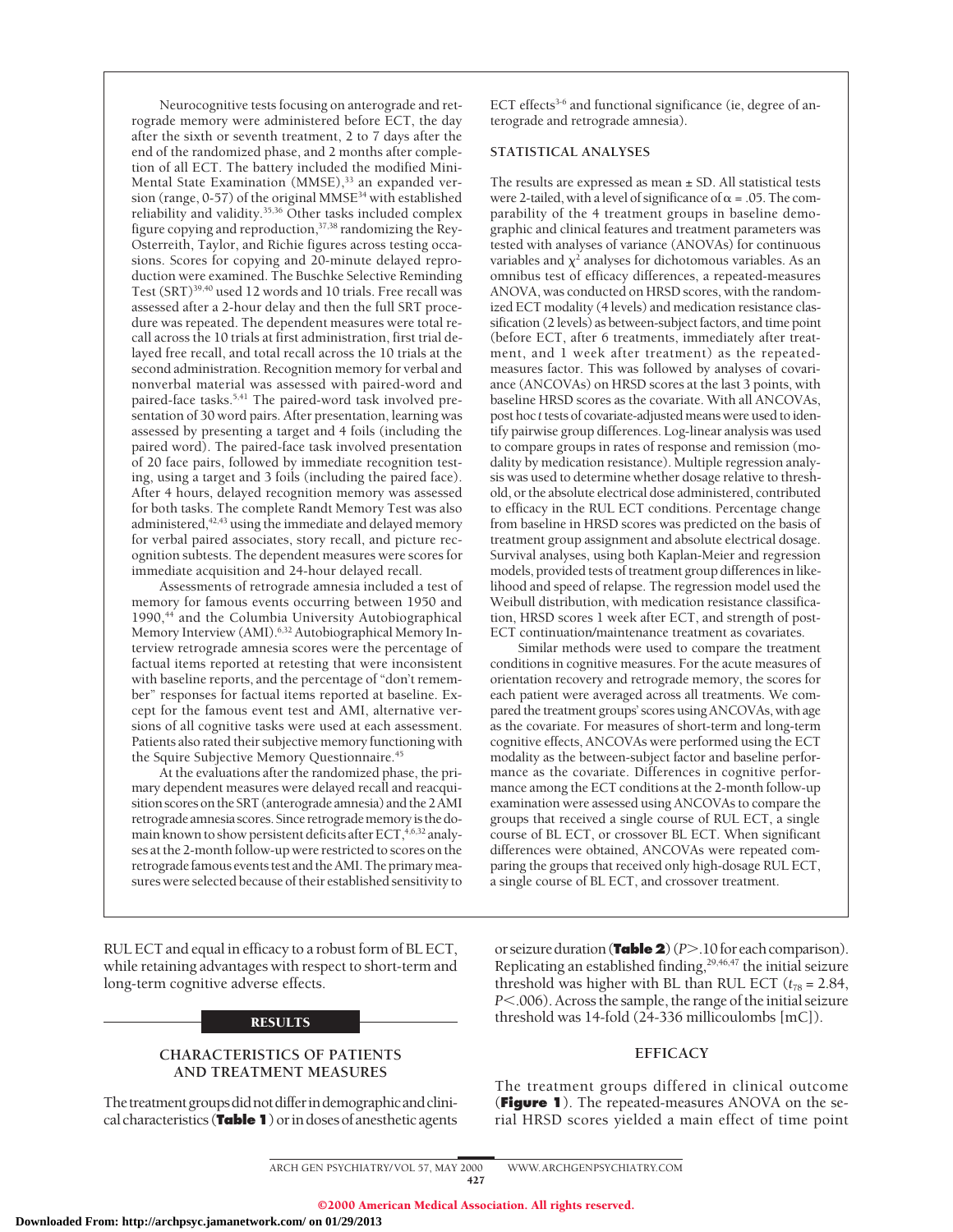#### **Table 1. Demographic and Clinical Characteristics of the Sample**\*

|                                               |                                                                               | High-Dosage<br>Bilateral ECT $(n = 20)$ |                  |                  |
|-----------------------------------------------|-------------------------------------------------------------------------------|-----------------------------------------|------------------|------------------|
| <b>Baseline Characteristic</b>                | Low-Dosage $(n = 20)$<br>Moderate-Dosage $(n = 20)$<br>High-Dosage $(n = 20)$ |                                         |                  |                  |
| Age, y                                        | $61.7 \pm 14.7$                                                               | $57.9 \pm 16.6$                         | $53.7 \pm 16.5$  | $55.0 \pm 15.6$  |
| Female, No. $(\%)$                            | 12(60)                                                                        | 12(60)                                  | 14(70)           | 13(65)           |
| Education, y                                  | $14.2 \pm 3.7$                                                                | $14.9 \pm 3.6$                          | $14.5 \pm 3.6$   | $14.7 \pm 2.8$   |
| Verbal IQ                                     | $101.1 \pm 13.0$                                                              | $101.9 \pm 12.2$                        | $100.9 \pm 14.9$ | $105.4 \pm 11.8$ |
| Family's socioeconomic status†                | $2.6 \pm 1.2$                                                                 | $2.3 \pm 1.4$                           | $2.1 \pm 1.0$    | $2.2 \pm 1.0$    |
| Depression, No. (%)                           |                                                                               |                                         |                  |                  |
| Psychotic                                     | 8(40)                                                                         | 7(35)                                   | 8(40)            | 6(30)            |
| <b>Bipolar</b>                                | 6(30)                                                                         | 6(30)                                   | 6(30)            | 7(35)            |
| Duration of current episode, wk‡              | $37.2 \pm 33.5$                                                               | $45.7 \pm 31.2$                         | $51.1 \pm 38.4$  | $42.1 \pm 33.6$  |
| HRSD score before treatment                   | $32.4 \pm 7.9$                                                                | $29.6 \pm 6.2$                          | $32.6 \pm 7.8$   | $29.2 \pm 7.4$   |
| GAS score before treatment                    | $33.6 \pm 10.5$                                                               | $40.4 \pm 9.6$                          | $38.5 \pm 11.3$  | $36.2 \pm 11.2$  |
| History of suicide attempt, No. (%)           | 5(25)                                                                         | 10(50)                                  | 6(30)            | 6(30)            |
| Suicidal ideation before treatment, No. (%)§  | 7(35)                                                                         | 10(50)                                  | 6(30)            | 5(25)            |
| History of ECT, No. (%)                       | 8(40)                                                                         | 9(45)                                   | 8(40)            | 8(40)            |
| Medication resistance rating                  | $2.7 \pm 1.5$                                                                 | $3.1 \pm 1.2$                           | $2.9 \pm 1.5$    | $2.7 \pm 1.3$    |
| Medication resistant, No. (%)                 | 11(55)                                                                        | 13(65)                                  | 12(60)           | 11(55)           |
| No. of medication trials during episode       | $4.8 \pm 3.3$                                                                 | $5.6 \pm 2.8$                           | $6.0 \pm 4.5$    | $6.5 \pm 7.8$    |
| No. of previous affective episodes¶           | $2.1 \pm 2.0$                                                                 | $3.4 \pm 2.6$                           | $3.2 \pm 2.8$    | $4.1 \pm 3.7$    |
| No. of previous psychiatric hospitalizations¶ | $2.3 \pm 3.0$                                                                 | $2.5 \pm 2.0$                           | $2.0 \pm 3.1$    | $2.5 \pm 3.3$    |
| Age at onset of affective disorder, y         | $47.2 \pm 14.6$                                                               | $37.5 \pm 19.9$                         | $33.3 \pm 15.8$  | $37.5 \pm 20.6$  |

\*ECT indicates electroconvulsive therapy; HRSD, Hamilton Rating Scale for Depression; and GAS, Global Assessment Scale. Values are mean <sup>±</sup> SD unless otherwise indicated.

†Values shown are scores on the Hollingshead 4-Factor Index, which uses <sup>a</sup> scale from 1 to 5 (1 indicates the highest socioeconomic status and 5 the lowest). ‡An upper limit of 104 weeks was used.

§Indicates a score of 3 or greater on the HRSD suicide item.

\Values shown are ratings for the most potent antidepressant medication trial given during the index episode before ECT: <sup>a</sup> scale from 0 to 5 was used with the Antidepressant Treatment History Form. A score of 0 indicates that no antidepressant medication was administered and 5 indicates that an established antidepressant medication was given in <sup>a</sup> trial of sufficient dose and duration coupled with lithium augmentation. A score of 3 or greater was used to classify patients as medication resistant. For <sup>a</sup> trial to be considered adequate, the threshold for sufficient dosage had to correspond, for example, to <sup>a</sup> minimum of 200-mg/d imipramine equivalents for tricyclic antidepressants and 20-mg/d for fluoxetine. The threshold for sufficient duration was <sup>a</sup> minimum of 4 weeks at or above the threshold for sufficient dosage.

¶An upper limit of 10 was used.

#### **Table 2. Electroconvulsive Therapy (ECT) Parameters**\*

|                                             |                       | High-Dosage                |                        |                          |  |
|---------------------------------------------|-----------------------|----------------------------|------------------------|--------------------------|--|
| <b>Treatment Parameter</b>                  | Low-Dosage $(n = 20)$ | Moderate-Dosage $(n = 20)$ | High-Dosage $(n = 20)$ | Bilateral ECT $(n = 20)$ |  |
| Medications given per treatment             |                       |                            |                        |                          |  |
| Atropine, mg                                | $0.42 \pm 0.04$       | $0.39 \pm 0.09$            | $0.43 \pm 0.09$        | $0.41 \pm 0.04$          |  |
| Methohexital sodium, mg                     | $57.9 \pm 19.0$       | $59.7 \pm 13.1$            | $56.1 \pm 15.0$        | $59.7 \pm 15.9$          |  |
| Succinylcholine, mg                         | $49.9 \pm 20.8$       | $59.5 \pm 12.5$            | $52.9 \pm 20.4$        | $58.4 \pm 22.7$          |  |
| Initial seizure threshold, mC               | $88.2 \pm 66.3$       | $78.0 \pm 32.0$            | $73.2 \pm 29.6$        | $104.4 \pm 35.9$         |  |
| Mean charge per session, mC                 | $131.7 \pm 104.2$     | $172.8 \pm 70.5$           | $348.5 \pm 136.5$      | $244.3 \pm 105.3$        |  |
| Mean charge in nontitration treatments, mC+ | $138.5 \pm 110.6$     | $195.3 \pm 80.2$           | $440.5 \pm 179.5$      | $277.2 \pm 121.0$        |  |
| Duration of seizures, s                     |                       |                            |                        |                          |  |
| Motor                                       | $44.9 \pm 8.9$        | $42.7 \pm 8.0$             | $46.3 \pm 11.0$        | $44.9 \pm 7.7$           |  |
| Electroencephalographic                     | $59.7 \pm 12.12$      | $55.0 \pm 15.2$            | $63.4 \pm 17.7$        | $59.1 \pm 14.8$          |  |

\*mC indicates millicoulombs. Values are mean <sup>±</sup> SD. Except for initial seizure threshold and mean charge in nontitration treatments, the values shown refer to the average per treatment over the entire ECT course.

†Represents the average charge per treatment, except for the first and last treatments, when the electrical dosage was titrated to the seizure threshold.

 $(F_{3,216} = 145.82, P<.001)$  and interactions between treatment group and time point  $(F_{9,216} = 2.20, P = .02)$  and between medication resistance classification and time point  $(F_{3,216} = 2.83, P = .04)$ . Follow-up ANCOVAs indicated that the treatment groups differed in HRSD scores at all time points after baseline (after sixth ECT:  $F_{3,71} = 2.99$ ,  $P = .04$ ; 1-2 days after ECT: F3,71 = 3.20, *P* = .03; 1 week after ECT:  $F_{3,71} = 2.84$ ,  $P = .04$ ). Post hoc comparisons indicated that the low- and moderate-dosage RUL ECT groups did not

differ from each other at any point. Likewise, the highdosage RUL and BL groups did not differ at any point. Using ANCOVA (with baseline HRSD scores as a covariate), we discovered that after the sixth treatment, the highdosage RUL and BL groups had superior antidepressant response compared with the low- and moderate-dosage RUL groups ( $F_{1,77} = 9.38$ ,  $P = .003$ ). This difference was maintained immediately after the ECT course ( $F_{1,77} = 10.65$ , *P* = .002), and 1 week later ( $F_{1,77}$  = 5.21, *P* = .03).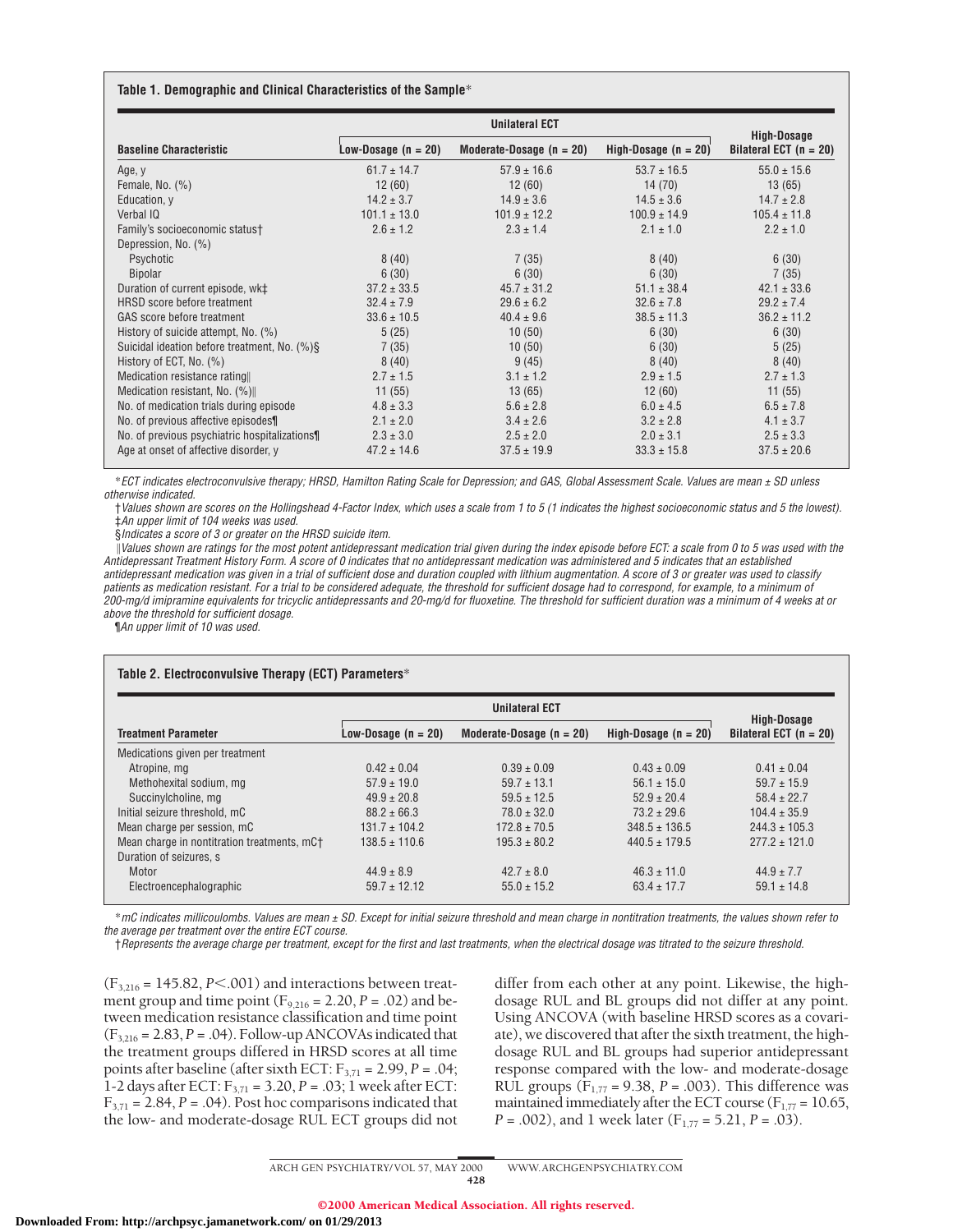The log-linear analysis conducted on the initial response rate produced a main effect of treatment group  $(\chi^2_{3} = 11.68, P = .009)$  (**Table 3**). In the analysis of final response rate, there were main effects of both treatment group ( $\chi^2$ <sub>3</sub> = 8.39, *P* = .04) and the medication resistance classification ( $\chi^2$ <sub>1</sub> = 4.99, *P* = .03). The rates of initial and final response were identical in the highdosage RUL and BL groups. Patients in these groups were almost twice as likely to be final responders as patients treated with low- or moderate-dosage RUL ECT  $(\chi^2) = 8.46$ , *P* = .004). Independent of treatment condition, patients classified as medication resistant (n = 46 [37%]) had a lower final response rate than patients for whom an adequate medication trial had not failed prior to ECT  $(n = 34 [65\%))(\chi^2{}_{1} = 6.03; P = .01)$  (**Figure 2**). Immediately and 1 week after ECT, only 1 final responder had an HRSD score greater than 10. Consequently, analyses of response and remitter rates produced identical results (Table 3). For the 39 final responders, the mean ± SD HRSD scores immediately and 1 week after ECT were  $4.6 \pm 3.0$  and  $5.5 \pm 3.4$ , respectively. Among final responders, there was no difference among the treatment groups in HRSD scores 1 week after ECT  $(F_{3,35} = 0.09, P = .97)$ .

The ANOVA on Clinical Global Impressions improvement scores produced main effects of treatment group  $(F_{3,72} = 2.82, P = .04)$  and medication resistance  $(F_{1,72} = 4.15, P = .045)$ . The high-dosage RUL and BL groups had greater improvement than the low- and moderate-dosage RUL groups (F1,76 = 7.27, *P* = .009).

The ANOVA on the number of treatments in the randomized phase did not produce an effect of treatment group  $(F_{3,72} = 2.05, P = .11)$ . Despite the fact that the rate of early termination because of lack of efficacy was highest with low- and moderate-dosage RUL ECT, both highdosage conditions averaged 1 fewer treatment than the less effective conditions (Table 3).

## **ABSOLUTE ELECTRICAL DOSE OR DOSE RELATIVE TO THRESHOLD**

Among the 60 patients treated with RUL ECT, regression analyses indicated that improvement in HRSD scores was associated with dosage condition after the sixth treatment  $(t_{57} = 2.58, P = .01)$ , immediately after treatment,  $(t_{57} = 2.39, P = .02)$ , and 1 week later  $(t_{57} = 1.78, P = .08)$ , and not with absolute electrical dose at any point. Thus, efficacy was influenced by dosage relative to seizure threshold, and not by absolute electrical dose.

#### **CROSSOVER PHASE**

Thirty-six (88%) of the 41 patients who did not respond in the randomized phase completed the crossover phase. They received a mean  $\pm$  SD of 7.6  $\pm$  2.1 high-dosage BL treatments. Their mean  $\pm$  SD HRSD scores were 31.9  $\pm$  7.1 before ECT,  $24.8 \pm 8.1$  after the randomized phase,  $8.3 \pm 6.9$  immediately after crossover treatment, and 11.3  $\pm$  6.7 one week after the crossover phase; 28 (78%) and 25 (69%) were initial and final responders, respectively. Symptomatic improvement, response, and remis-



**Figure 1.** Mean scores on the Hamilton Rating Scale for Depression (HRSD) at baseline, after 6 treatments, within 2 days of the last electroconvulsive therapy treatment, and 1 week after the last treatment in the randomized phase for the 4 groups ( $n = 20$  for each group).

sion rates were equivalent regardless of the prior randomized assignment.

#### **RELAPSE**

Sixty-two of the 64 patients who responded to randomized or crossover treatment (39 and 25 patients, respectively) were monitored for relapse. Their continuation/ maintenance treatments are described in **Table 4**. In both the Kaplan-Meier and regression survival analyses, ECT modality was unrelated to relapse. This held regardless of whether patients who responded during the crossover phase were treated as a separate group or combined with patients who responded to high-dosage BL ECT in the randomized phase. Thirty-three (53%) of the 62 patients relapsed during the year; 31 (94%) of the relapses occurred during the first 6 months. The relapse rates were 62% (15/24) for patients who received crossover treatment, 54% (7/13) for the high-dosage BL ECT group, 33% (4/12) for the high-dosage RUL ECT group, and 54% (7/13) for patients treated with either low- or moderate-dosage RUL ECT. Relapse was almost twice as likely among medication-resistant patients (23 [68%] of 34) as among patients who had not received an adequate medication trial before ECT (10 [36%] of 28) (like- $\text{lihood ratio}, \chi^2_{\perp} = 4.46; P = .03)$  (**Figure 3**). Higher HRSD scores at the end of ECT were also associated with a higher rate of relapse (likelihood ratio,  $\chi^2$ <sub>1</sub> = 8.54; *P* = .004). Strength of continuation/maintenance treatment was not related to relapse (likelihood ratio,  $\chi^2$ <sub>1</sub> = 0.34; *P* = .56). The relapse rate was 56% (25/45) for patients who received adequate continuation/maintenance treatment and 47% (8/17) for patients whose treatment was below the threshold for adequacy. However, the relapse rate was only 35% (6/17) for patients who received adequate treatment with the combination of a tricyclic antidepressant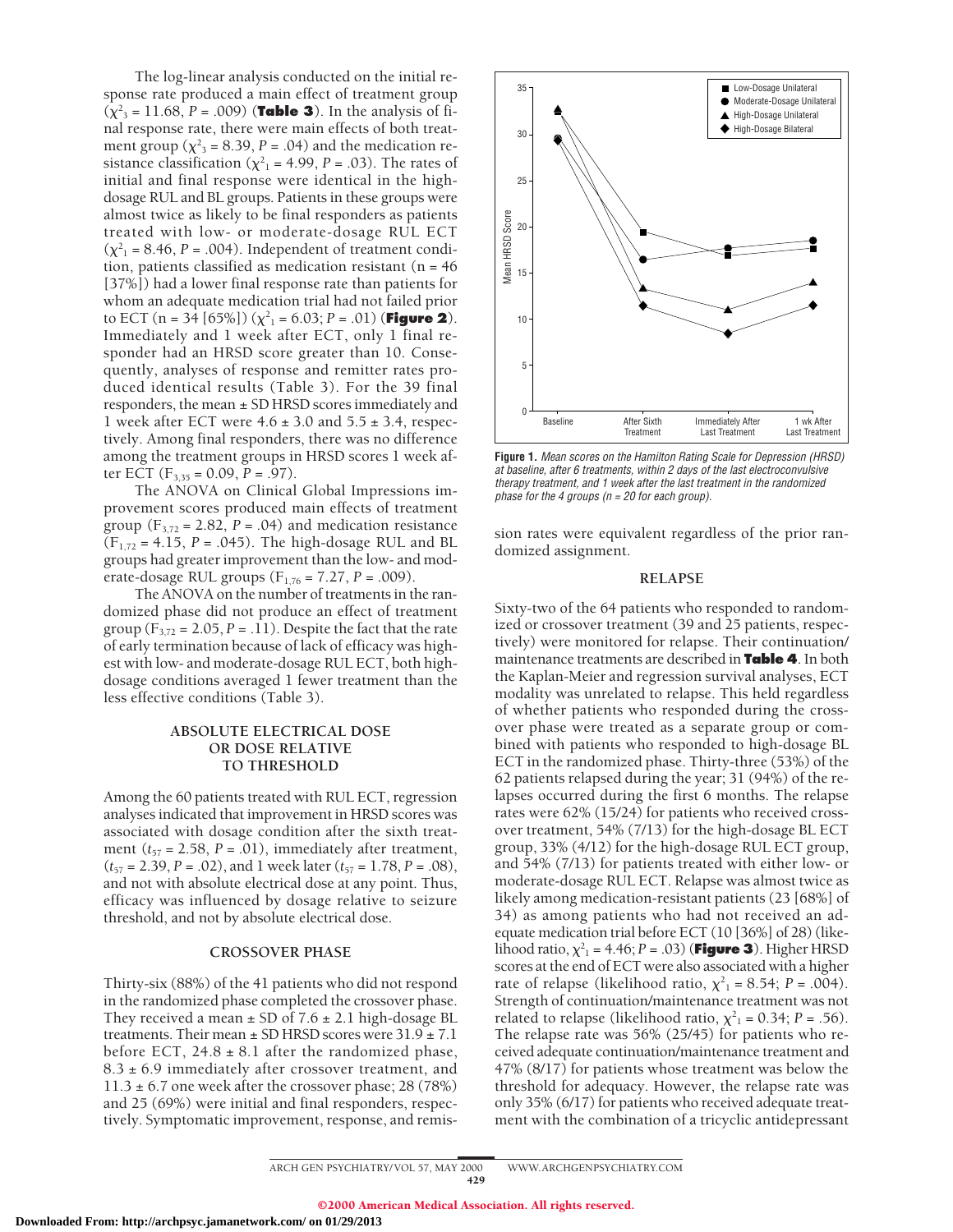#### **Table 3. Initial and Final Clinical Responses**\*

|                                                                              |                       | <b>Unilateral ECT</b>      |                        |                                                |  |  |
|------------------------------------------------------------------------------|-----------------------|----------------------------|------------------------|------------------------------------------------|--|--|
| <b>Clinical Outcome Measure</b>                                              | Low-Dosage $(n = 20)$ | Moderate-Dosage $(n = 20)$ | High-Dosage $(n = 20)$ | <b>High-Dosage</b><br>Bilateral ECT $(n = 20)$ |  |  |
| Response to treatment, No. (%)+                                              |                       |                            |                        |                                                |  |  |
| Initial (1-2 d after ECT course)                                             | 7(35)                 | 9(45)                      | 16(80)                 | 16(80)                                         |  |  |
| Final (1 wk after ECT course)                                                | 7(35)                 | 6(30)                      | 13(65)                 | 13(65)                                         |  |  |
| Remitter to treatment, No. $(%)\ddagger$                                     |                       |                            |                        |                                                |  |  |
| Initial (1-2 d after ECT course)                                             | 7(35)                 | 8(40)                      | 15(75)                 | 16(80)                                         |  |  |
| Final (1 wk after ECT course)                                                | 7(35)                 | 6(30)                      | 12(60)                 | 13(65)                                         |  |  |
| <b>Clinical Global Improvement</b><br>(1 wk after ECT course), mean $\pm$ SD | $2.5 \pm 1.0$         | $2.9 \pm 1.1$              | $1.9 \pm 1.3$          | $2.1 \pm 1.1$                                  |  |  |
| No. of treatments, mean $\pm$ SD                                             | $9.9 \pm 4.0$         | $9.2 \pm 1.8$              | $8.3 \pm 2.0$          | $8.3 \pm 2.2$                                  |  |  |
| Treatment terminated early, No. (%)§                                         | 7(35)                 | 5(25)                      | 3(15)                  | 2(10)                                          |  |  |

\*ECT indicates electroconvulsive therapy.

†Initial response was defined as at least <sup>a</sup> 60% reduction in Hamilton Rating Scale for Depression (HRSD) scores 1 to 2 days after the randomized ECT course relative to pre-ECT baseline and <sup>a</sup> post-ECT HRSD score of 16 or less. Final responders continued to meet these criteria 1 week following the randomized ECT course while free of psychotropic medication.

‡Initial remitters met the criteria for initial response and had an HRSD score of 10 or less 1 to 2 days after the randomized ECT course. Final remitters met the criteria for final response with an HRSD score of 10 or less 1 week after the randomized ECT course.

§Refers to patients for whom ECT was terminated after 8 treatments because of a markedly poor antidepressant response.



**Figure 2.** Initial and final response rates for the 4 treatment groups ( $n = 20$ for each group) as <sup>a</sup> function of whether patients did not respond to an adequate trial prior to either right unilateral (RUL) or bilateral (BL) electroconvulsive therapy (ECT) (medication resistant) or did not receive an adequate trial (not resistant).

and lithium, compared with 68% (19/28) for adequate treatment with all other regimens (likelihood ratio,  $\chi^2_1 = 5.33; P = .02$ .

## **COGNITIVE ADVERSE EFFECTS**

At the postictal assessments, cognition was more impaired after BL ECT compared with any other treatment (**Table 5**). The rate of prolonged disorientation was more than 6 times greater with BL ECT than with any other treatment. Bilateral ECT resulted in a significantly longer time to recovery of orientation than all other treatments, and high-dosage RUL ECT resulted in a longer recovery time than low- or moderate-dosage RUL ECT. Compared with each of the other 3 groups, BL ECT resulted in greater amnesia for the recall and recognition of words and greater amnesia than the low- and moderatedosage RUL groups for the recognition of geometric shapes.

At the baseline assessment, before ECT, the treatment groups did not differ in any neuropsychological measure. After completion of the randomized phase, the BL ECT group had greater impairment than each of the other 3 groups on a variety of measures, including all the primary cognitive variables (**Table 6**). This pattern held for post-ECT scores on the MMSE; initial acquisition, delayed recall, and reacquisition on the SRT; immediate recognition in the anterograde paired-words task; and the Randt subtests of delayed paired-word recall and delayed picture recall. Across every test of the retention of new information over a delay (anterograde amnesia), the BL ECT group had the poorest absolute performance. For the measures of retrograde amnesia, memory of famous events and both scores on the AMI, the BL ECT group showed greater impairment than each of the other 3 groups. Bilateral and high-dosage RUL ECT could not be distinguished and produced greater impairment than low- and moderate-dosage RUL ECT in the post-ECT measures of delayed reproduction of the complex figure and delayed short story recall. Despite clear objective amnestic effects, the patient sample reported subjective improvement in memory after ECT (mean ± SD, 48.5%  $\pm$  81.2%) ( $t_{71}$  = 5.1, *P*<.001), as seen in a number of recent studies,<sup>4,48,49</sup> with no difference among the treatment groups.

Fifty-five patients participated in the 2-month followup. The ANCOVA comparing RUL ECT  $(n = 20)$ , a single course of BL ECT  $(n = 10)$ , or BL ECT as a crossover treatment  $(n = 25)$  produced differences among the groups in retrograde memory for famous events  $(F_{2,51} = 4.26)$ ; *P* = .02). Post hoc comparisons indicated that patients who had been treated only with RUL ECT had better scores

ARCH GEN PSYCHIATRY/ VOL 57, MAY 2000 WWW.ARCHGENPSYCHIATRY.COM 430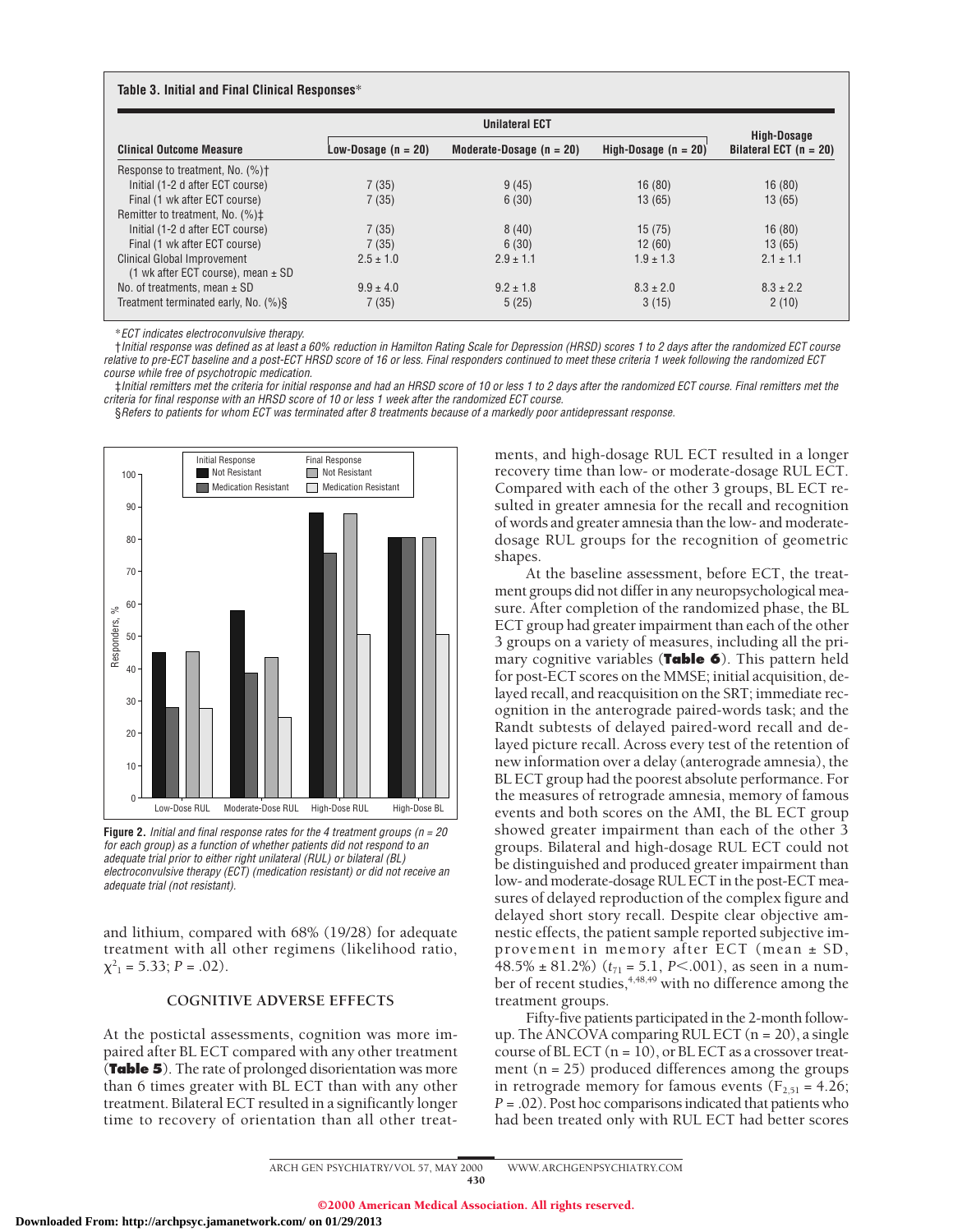**Table 4. Continuation and Maintenance Treatments Received During Follow-up**\*

| <b>Type of Treatment†</b>             | No. of<br><b>Patients</b> | No. of<br>Adequate<br>Trials‡ | No. of<br><b>Relapses</b> |
|---------------------------------------|---------------------------|-------------------------------|---------------------------|
| <b>TCAs</b>                           |                           |                               |                           |
| <b>TCA</b> alone                      | 8                         | 5                             | 4                         |
| TCA and antipsychotic                 | $\overline{2}$            | 1                             | $\mathbf{0}$              |
| TCA, antipsychotic, and valproic acid | $\mathbf{1}$              | $\Omega$                      | 1                         |
| <b>TCA and lithium</b>                | 12                        | 12                            | 3                         |
| TCA, lithium, and ECT                 | 2                         | 2                             | 1                         |
| TCA, lithium, and SSRI                | 1                         | 1                             | $\mathbf{0}$              |
| TCA, lithium, and valproic acid       | $\mathbf{1}$              | 1                             | 1                         |
| TCA, lithium, and venlafaxine         | $\mathbf{1}$              | 1                             | 1                         |
| <b>TCA and SSRI</b>                   | $\overline{2}$            | $\overline{2}$                | 1                         |
| TCA, SSRI, and antipsychotic          | $\mathbf{1}$              | $\mathbf{1}$                  | $\overline{1}$            |
| TCA, SSRI, and stimulant              | $\mathbf{1}$              | $\mathbf{1}$                  | $\overline{1}$            |
| TCA and valproic acid                 | 1                         | 1                             | 1                         |
| <b>MAOIs</b>                          |                           |                               |                           |
| MAOI alone                            | $\overline{2}$            | 1                             | 1                         |
| <b>MAOI</b> and lithium               | 1                         | $\overline{0}$                | 1                         |
| MAOI, stimulant, and ECT              | $\mathbf{1}$              | 1                             | 1                         |
| <b>MAOI</b> and trazodone             | 1                         | 1                             | 1                         |
| MAOI and valproic acid                | $\mathbf{1}$              | $\Omega$                      | 1                         |
| <b>SSRIS</b>                          |                           |                               |                           |
| SSRI alone                            | 4                         | 4                             | 1                         |
| SSRI and bupropion                    | 1                         | 1                             | $\mathbf{1}$              |
| <b>Continuation ECT</b>               |                           |                               |                           |
| ECT alone                             | 4                         | 4                             | 3                         |
| ECT and valproic acid                 | 1                         | 1                             | 1                         |
| Other regimens                        |                           |                               |                           |
| Buspirone, stimulant, and clonidine   | $\mathbf{1}$              | 0                             | $\mathbf{0}$              |
| Lithium alone                         | 3                         | 0                             | $\overline{2}$            |
| Trazodone and antipsychotic           | 1                         | 0                             | 1                         |
| Trazodone and bupropion               | 1                         | 0                             | $\mathbf{0}$              |
| Trazodone, bupropion, and lithium     | 1                         | 1                             | 1                         |
| Valproic acid alone                   | $\mathbf{1}$              | 0                             | 1                         |
| Venlafaxine alone                     | $\mathbf{1}$              | 1                             | 1                         |
| Venlafaxine and antipsychotic         | $\mathbf{1}$              | $\overline{1}$                | $\Omega$                  |
| Venlafaxine and valproic acid         | $\mathbf{1}$              | 1                             | 1                         |
| Verapamil alone                       | 1                         | 0                             | 0                         |
| No somatic treatment                  | 1                         | 0                             | 0                         |

\*TCAs indicate tricyclic antidepressants; ECT, electroconvulsive therapy; SSRI, selective serotonin reuptake inhibitor; and MAOIs, monoamine oxidase inhibitors.

†Continuation or maintenance treatment prior to relapse or during most of the follow-up period in patients who did not relapse. Benzodiazepines, other sedatives/hypnotics, thyroid supplementation, and psychotherapy are not listed.

‡Antidepressant Treatment History Form criteria for rating the strength of treatment during episodes of major depression were applied to the continuation/maintenance treatments. Scores of 3 or higher indicated adequate treatement (see Table 1). No treatment was rated as adequate if there was evidence of noncompliance.

than patients treated with a single course of highdosage BL ECT or patients who received crossover BL ECT. These differences were significant when restricting the RUL ECT group to those who had received high-dosage treatment  $(n = 10)$ . For the AMI retrograde amnesia scores, the groups differed in the percentage of responses inconsistent with baseline  $(F_{2,51} = 4.26)$ , *P* = .02) and the percentage of "don't remember" responses ( $F_{2,51}$  = 6.06, *P* = .004). Patients treated only with RUL ECT had superior scores compared with patients treated with BL ECT; these differences were maintained



**Figure 3.** Kaplan-Meier estimates of the proportion of patients who remained well after electroconvulsive therapy (ECT), for patients classified as medication resistant ( $n = 34$ ), and for patients who did not have an adequate medication trial prior to  $ECT$  (n = 28).

when restricting the RUL ECT group to those who received high-dosage treatment.

#### **COMMENT**

This study suggests that RUL ECT delivered with a high stimulus intensity relative to seizure threshold is equivalent in efficacy to a criterion standard form of BL ECT, yet retains important advantages with respect to cognitive adverse effects.

At all time points and for all efficacy measures, highdosage RUL and BL ECT could not be distinguished in antidepressant effects. Both were considerably more effective than either low- or moderate-dosage RUL ECT. These findings confirm earlier reports that the efficacy of RUL ECT is influenced by electrical dosage,<sup>5,14-17</sup> and that fixed high-dosage RUL ECT can be as effective as BL ECT.<sup>15</sup> Specifically, this study indicates that, at sufficiently high stimulus intensity above the threshold, RUL matches BL ECT in efficacy.

In previous studies,  $5,14$  we found that RUL ECT administered just above the seizure threshold (0%) was remarkably ineffective (eg, 17% final response rate), while RUL ECT 150% above the threshold was more efficacious (44% final response rate). In this study, there was no difference in efficacy between the low (50% above the threshold) and moderate (150% above the threshold) RUL groups. This may indicate that a dosage increment between 50% and 150% relative to the threshold is insufficient to influence outcome.

Despite the use of high electrical intensity with highdosage RUL ECT, this treatment produced less severe and persistent cognitive adverse effects than BL ECT. In the postictal period, recovery of orientation was prolonged with BL ECT, and BL treatment produced the greatest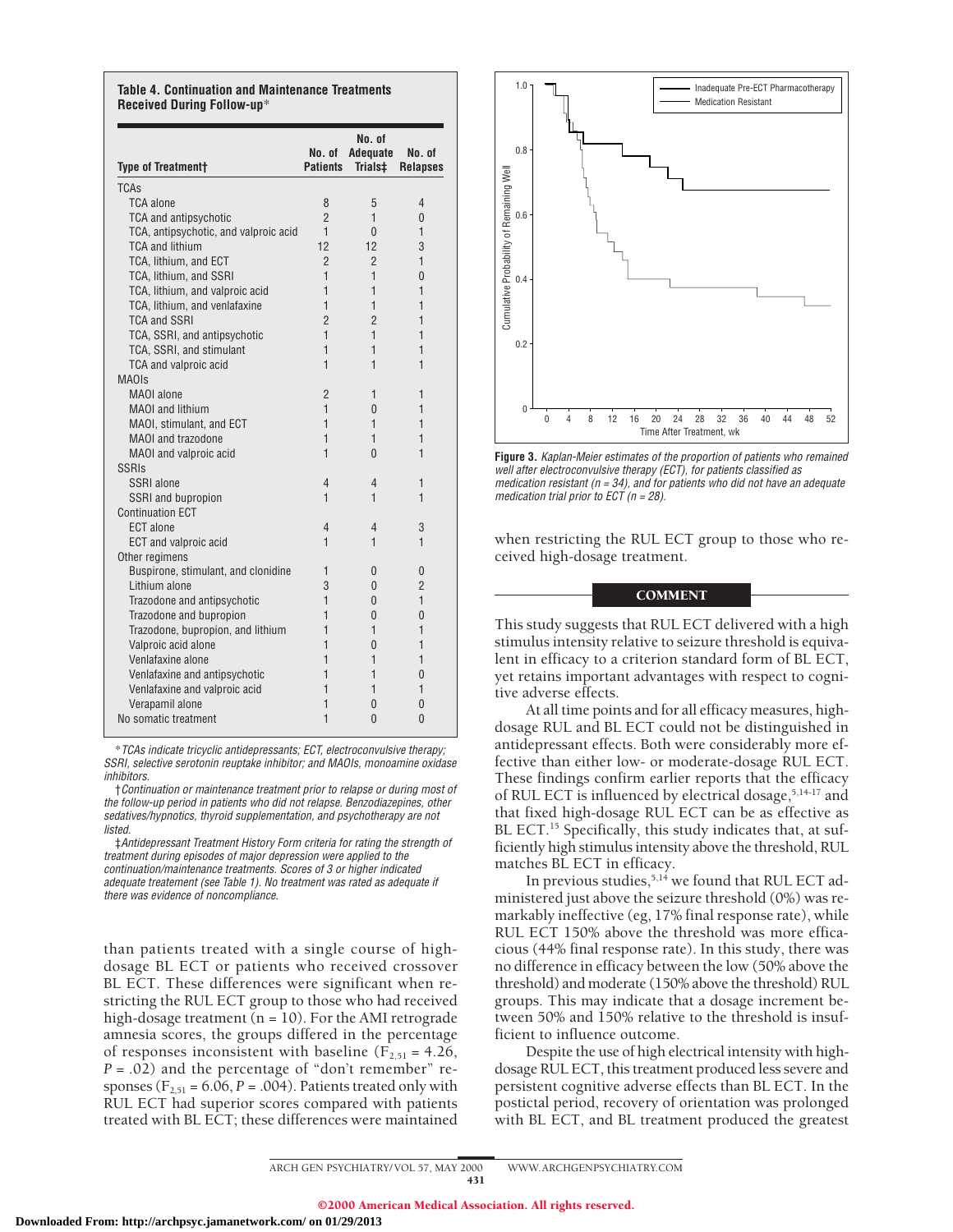**Table 5. Effects of Electroconvulsive Therapy (ECT) on Recovery of Orientation and Memory Functions Assessed Immediately After Seizure Termination at Each Treatment**\*

|                                  | <b>Unilateral ECT</b>    |                                      |                                  |                                                |       |        |
|----------------------------------|--------------------------|--------------------------------------|----------------------------------|------------------------------------------------|-------|--------|
| <b>Cognitive Measure</b>         | Low-Dosage<br>$(n = 20)$ | <b>Moderate-Dosage</b><br>$(n = 19)$ | <b>High-Dosage</b><br>$(n = 20)$ | <b>High-Dosage</b><br>Bilateral ECT $(n = 18)$ | F     | P      |
|                                  |                          | <b>Recovery of Orientation</b>       |                                  |                                                |       |        |
| Prolonged disorientation+        | $0.7 \pm 3.2^{\text{a}}$ | $0.0 \pm 0.0^a$                      | $1.9 \pm 5.4^{\circ}$            | $13.0 \pm 25.5^{\circ}$                        | 5.41  | .002   |
| Time to recover orientation, min | $18.7 \pm 10.7^a$        | $17.1 \pm 7.5^{\circ}$               | $30.7 \pm 12.7$ <sup>b</sup>     | $45.5 \pm 21.5$ <sup>c</sup>                   | 17.85 | < 0.01 |
|                                  |                          | <b>Retrograde Memory#</b>            |                                  |                                                |       |        |
| Word recall                      | $84.3 \pm 15.4^{\circ}$  | $90.6 \pm 9.3^{\circ}$               | $93.5 \pm 6.0^{\circ}$           | $95.2 \pm 9.2^b$                               | 4.36  | .007   |
| Word recall and recognition      | $34.6 \pm 21.9^{\circ}$  | $39.3 \pm 11.7^{\circ}$              | $35.7 \pm 14.2$ <sup>a</sup>     | $48.2 \pm 14.4$ <sup>b</sup>                   | 3.07  | .03    |
| Shape recognition                | $29.5 \pm 16.6^a$        | $32.0 \pm 15.2^{\circ}$              | $36.0 \pm 20.6^{a,b}$            | $41.8 \pm 11.9^b$                              | 2.75  | .048   |
| Neutral face recognition         | $38.0 \pm 20.2$          | $37.3 \pm 19.7$                      | $46.6 \pm 22.1$                  | $41.4 \pm 29.0$                                | 0.72  | .54    |
| Affective face recognition       | $25.9 \pm 26.0$          | $34.9 \pm 18.6$                      | $29.5 \pm 11.6$                  | $35.0 \pm 16.4$                                | 0.96  | .42    |

\*Values are mean <sup>±</sup> SD. F refers to the F value for the main effect of treatment group in the analysis of covariance; P, the level of significance of this effect. Groups with different superscripts differed significantly in post hoc comparisons of least-square adjusted means. For all variables, higher values indicate poorer cognitive performance.

†Prolonged disorientation occurred when patients did not meet the criteria for orientation recovery within 90 minutes of seizure termination. Values are the percentage of treatments in which patients manifested prolonged disorientation.

‡Values are the percentage of items not recalled or recognized during postictal assessment that were recalled or recognized prior to the treatment.

retrograde amnesia in selective measures. During the week after treatment, BL ECT resulted in more severe impairment than any of the RUL conditions in each of the primary cognitive measures. These effects were of clinical consequence. Capacity to recall words after a 2-hour delay on the SRT improved by 20% relative to baseline in patients treated with high-dosage RUL ECT, but decreased by 22% in patients treated with BL ECT. At this point, those in the BL group were 71% more likely than those in the high-dosage RUL group not to remember facts about their lives that they had reported at baseline. During the week after treatment, BL ECT also resulted in more severe cognitive adverse effects than any of the RUL treatment conditions in a variety of secondary measures assessing global cognitive status, anterograde learning and memory, and retrograde memory. At 2-month followup, BL ECT, either as a single course or as crossover treatment, resulted in greater retrograde amnesia than highdosage RUL ECT. This long-term effect held for all primary measures. Thus, despite high stimulus intensity relative to seizure threshold, RUL ECT retained important cognitive advantages relative to BL ECT.

It may be questioned whether the choice of dosage for the BL ECT group biased the comparisons of cognitive effects. Previously, we reported no difference in degree of clinical improvement when BL ECT was administered just above (0%) or 150% above the threshold, although the response was slower with low-dosage BL ECT.<sup>5,50</sup> However, we did not detect differences between the 2 forms of BL ECT in short-term or long-term cognitive effects. Thus, it is unlikely that the differences in cognitive effects were caused by excessive doses of BL ECT. On the other hand, the use of a robust form of BL ECT should allay doubt that the equivalence with highdosage RUL ECT in efficacy and relapse rate was caused by use of a handicapped form of BL ECT.

As in several recent studies (see Sackeim<sup>51</sup> for a review), the rate of relapse after response to ECT was high despite adequate continuation treatment. With the pos-

sible exception of the combination of a tricyclic antidepressant and lithium, strength or adequacy of continuation/maintenance treatment had no relationship to relapse, a finding previously reported.25 Also in line with previous results,<sup>5,25</sup> the type or dosage of ECT was independent of relapse. In contrast, medication-resistant patients were less likely to respond to ECT regardless of the type of ECT used (Figure 2), and if they did respond, were more than twice as likely to relapse (Figure 3). These findings confirm earlier reports that medication resistance predicts both ECT short-term outcome and relapse.<sup>25,26,31,52</sup> Since resistance to antidepressant medications is the leading indication for the use of  $ECT$ ,<sup>1</sup> research is needed on methods to improve ECT response and prevent relapse in this subgroup.

In previous studies, the differences in cognitive effects between RUL and BL ECT<sup>2,4-6</sup> and the impact of electrical dosage on the efficacy of RUL ECT<sup>5,14</sup> had large effect sizes. This study was powered to detect effects of this magnitude in the potential impact of high-dosage RUL and BL ECT on cognition and the potential impact of the dosage conditions within RUL ECT on efficacy. However, since each treatment group contained only 20 patients, the lack of difference in efficacy between highdosage RUL and BL ECT might reflect insufficient power. This concern was mitigated by the finding that these conditions had identical initial and final response rates.

Only 55 patients (69%) were evaluated at the 2-month follow-up. This raises the possibility of selection bias caused by selective loss to follow-up of patients with more pronounced cognitive deficits. However, the patients who did and did not participate in the 2-month evaluation did not differ in cognitive measures after the randomized phase (data not shown).

This study used a customized ECT device with an extended output range. Given the marked variability in seizure threshold,<sup>53,54</sup> it will not be possible to treat some patients with RUL ECT at 6 times the threshold using standard devices in the United States (504-576 mC maxi-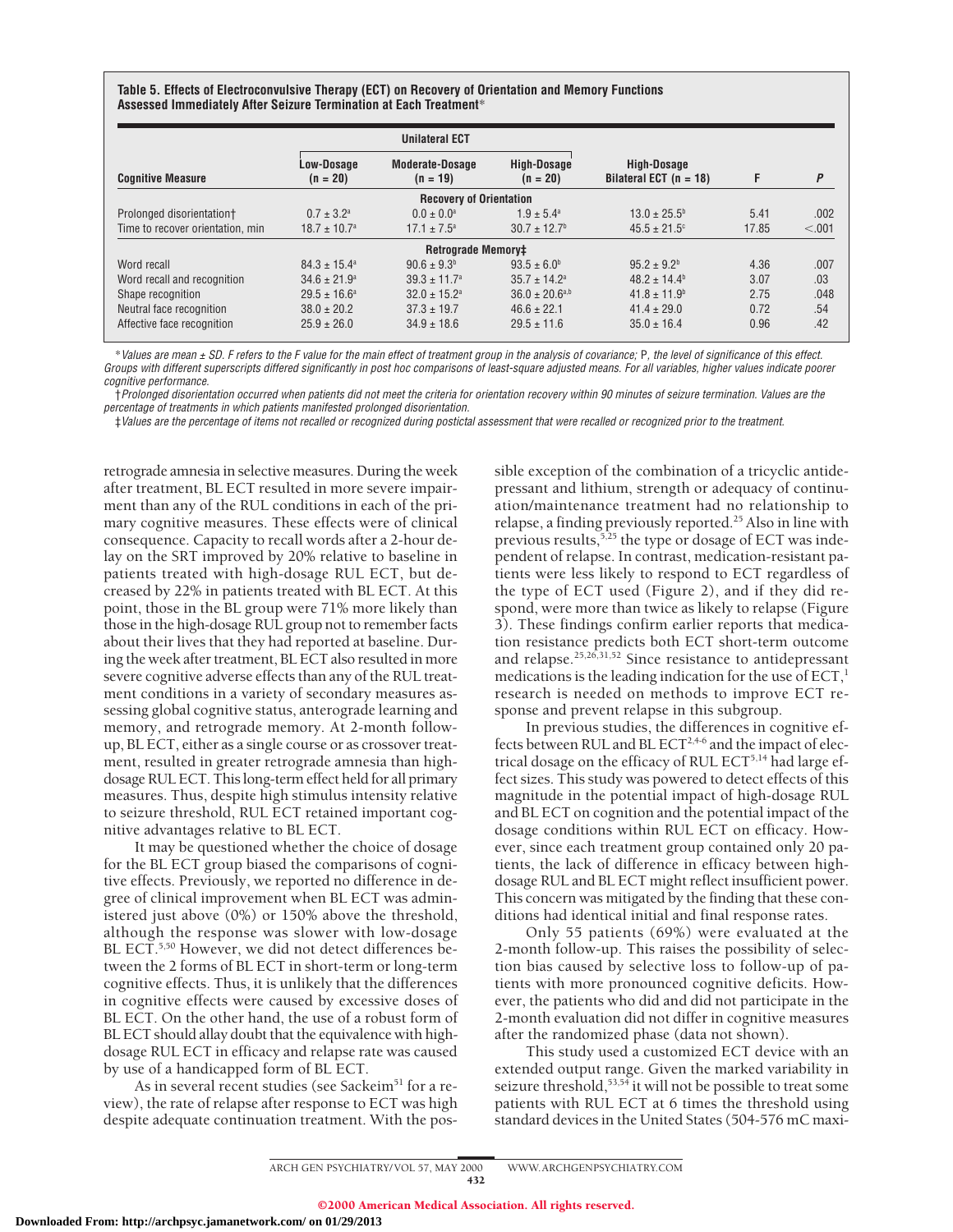|                                                               | <b>Unilateral ECT</b>                           |                                                     |                                                  |                                         |              |             |
|---------------------------------------------------------------|-------------------------------------------------|-----------------------------------------------------|--------------------------------------------------|-----------------------------------------|--------------|-------------|
| <b>Short-term Cognitive Measure</b>                           | Low-Dosage<br>$(n = 20)$                        | <b>Moderate-Dosage</b><br>$(n = 20)$                | <b>High-Dosage</b><br>$(n = 20)$                 | High-Dosage<br>Bilateral ECT $(n = 19)$ | F            | P           |
|                                                               |                                                 | <b>Modified Mini-Mental State Examination</b>       |                                                  |                                         |              |             |
| After 6 treatments                                            | $0.1 \pm 11.3$                                  | $-6.1 \pm 14.7$                                     | $-4.5 \pm 11.5$                                  | $-9.8 \pm 12.3$                         | 1.71         | .17         |
| After ECT                                                     | $3.4 \pm 10.2^a$                                | $-4.1 \pm 10.8^{a,b}$                               | $-1.2 \pm 12.3$ <sup>a</sup>                     | $-8.8 \pm 11.1$ <sup>b</sup>            | 3.75         | .01         |
|                                                               |                                                 | <b>Complex Figure</b>                               |                                                  |                                         |              |             |
| After 7 treatments                                            |                                                 |                                                     |                                                  |                                         |              |             |
| Copying                                                       | $3.4 \pm 31.8$                                  | $-1.8 \pm 15.8$                                     | $-14.9 \pm 25.0$                                 | $-3.2 \pm 23.5$                         | 1.13         | .34         |
| 20-min delayed reproduction                                   | $3.3 \pm 64.5^a$                                | $7.4 \pm 97.5^{\circ}$                              | $-24.1 \pm 67.9^{a,b}$                           | $-38.6 \pm 54.7$ <sup>b</sup>           | 2.86         | .04         |
| After ECT                                                     |                                                 |                                                     |                                                  |                                         |              |             |
| Copying                                                       | $3.2 \pm 33.9$                                  | $4.7 \pm 22.2$                                      | $-2.6 \pm 15.6$                                  | $-2.4 \pm 19.5$                         | 0.88         | .46         |
| 20-min delayed reproduction                                   | $16.0 \pm 53.8^{\circ}$                         | $23.9 \pm 71.9^a$                                   | $-17.5 \pm 39.8^{\circ}$                         | $-30.2 \pm 46.4^b$                      | 5.50         | .002        |
|                                                               |                                                 | <b>Selective Reminding Test</b>                     |                                                  |                                         |              |             |
| After 7 treatments                                            |                                                 |                                                     |                                                  |                                         |              |             |
| Initial acquisition (total recall)                            | $8.7 \pm 33.5^{\circ}$                          | $0.2 \pm 31.8^{a,b}$                                | $-8.2 \pm 26.5^{b,c}$                            | $-17.2 \pm 18.5$ <sup>c</sup>           | 3.33         | .02         |
| 2-h delayed free recall                                       | $18.5 \pm 58.4^a$                               | $-22.8 \pm 24.0$ <sup>b</sup>                       | $-26.3 \pm 40.1$ <sup>b</sup>                    | $-26.9 \pm 38.8^{\circ}$                | 3.20         | .03         |
| Reacquisition (total recall)                                  | $4.3 \pm 20.7^a$                                | $2.6 \pm 36.3^{a,b}$                                | $-4.7 \pm 46.1^{b,c}$                            | $-14.0 \pm 25.7$ °                      | 4.12         | .01         |
| After ECT<br>Initial acquisition (total recall)               |                                                 |                                                     |                                                  |                                         |              |             |
|                                                               | $9.6 \pm 33.7^a$                                | $14.6 \pm 63.7^a$                                   | $6.2 \pm 47.2^a$                                 | $-17.6 \pm 22.5^{\circ}$                | 3.72         | .02         |
| 2-h delayed free recall <sup>+</sup>                          | $18.3 \pm 58.1^a$                               | $13.5 \pm 27.9^a$                                   | $19.9 \pm 58.8^a$                                | $-22.1 \pm 32.9^{\circ}$                | 3.05         | .04         |
| Reacquisition (total recall)+                                 | $4.1 \pm 19.3^a$                                | $15.0 \pm 68.9^a$                                   | $7.7 \pm 48.7^a$                                 | $-15.0 \pm 24.8$ <sup>b</sup>           | 3.85         | .01         |
| After ECT                                                     |                                                 | <b>Anterograde Paired Words</b>                     |                                                  |                                         |              |             |
| Immediate recognition                                         | $29.0 \pm 60.2^a$                               | $22.2 \pm 65.3^{\circ}$                             | $6.4 \pm 34.4^a$                                 | $-12.3 \pm 59.2^{\circ}$                | 3.96         | .01         |
| 4-h delayed recognition                                       | $14.7 \pm 53.5^{\circ}$                         | $3.5 \pm 47.3^a$                                    | $-13.4 \pm 25.7^{a,b}$                           | $-22.8 \pm 36.6^b$                      | 3.05         | .03         |
|                                                               |                                                 | <b>Anterograde Paired Faces</b>                     |                                                  |                                         |              |             |
| After ECT                                                     |                                                 |                                                     |                                                  |                                         |              |             |
| Immediate recognition                                         | $6.3 \pm 38.3$                                  | $-7.3 \pm 25.1$                                     | $6.6 \pm 56.0$                                   | $-14.7 \pm 24.6$                        | 1.15         | .34         |
| 4-h delayed recognition                                       | $6.9 \pm 42.8$                                  | $-7.7 \pm 27.0$                                     | $2.2 \pm 56.0$                                   | $-20.9 \pm 29.1$                        | 0.79         | .50         |
|                                                               |                                                 | <b>Randt Anterograde Memory</b>                     |                                                  |                                         |              |             |
| After ECT<br>Immediate paired-word recall                     |                                                 |                                                     |                                                  |                                         | 1.55         | .21         |
| 24-h delayed paired-word recall                               | $14.3 \pm 91.1$<br>$-11.2 \pm 70.9^a$           | $16.9 \pm 77.3$<br>$24.2 \pm 92.4^a$                | $11.3 \pm 52.9$<br>$-14.0 \pm 63.2$ <sup>a</sup> | $-8.0 \pm 60.2$<br>$-59.4 \pm 55.3^b$   | 6.42         | .008        |
| Immediate short story recall                                  |                                                 |                                                     |                                                  | $19.7 \pm 133.7$                        | 0.18         | .91         |
|                                                               | $17.3 \pm 88.8$                                 | $24.1 \pm 81.4$                                     | $-4.9 \pm 76.8$                                  |                                         |              |             |
| 24-h delayed short story recall                               | $32.1 \pm 89.5^{\circ}$                         | $8.6 \pm 80.7^a$                                    | $-29.7 \pm 91.5^{\circ}$<br>$1.1 \pm 6.6$        | $-80.1 \pm 42.6^b$<br>$-3.7 \pm 19.3$   | 5.49         | .002<br>.68 |
| Immediate picture recognition<br>24-h delayed picture recall  | $0.7 \pm 18.9$<br>$71.6 \pm 174.7$ <sup>a</sup> | $1.1 \pm 6.8$<br>$19.2 \pm 132.8^a$                 | $-23.9 \pm 38.7^a$                               | $-50.9 \pm 79.6^{\rm b}$                | 0.50<br>3.20 | .03         |
|                                                               |                                                 |                                                     |                                                  |                                         |              |             |
| After ECT                                                     | $4.3 \pm 24.6^a$                                | <b>Retrograde Famous Events</b><br>$0.2 \pm 10.2^a$ | $-2.2 \pm 11.4^a$                                | $-16.9 \pm 20.3$ <sup>b</sup>           | 4.59         | .006        |
|                                                               |                                                 |                                                     |                                                  |                                         |              |             |
| After ECT                                                     |                                                 | Retrograde Autobiographical Memory Interview        |                                                  |                                         |              |             |
|                                                               |                                                 | $-24.6 \pm 6.7$ <sup>a</sup>                        | $-28.5 \pm 8.0^a$                                | $-40.4 \pm 10.0$ <sup>b</sup>           | 13.91        | .001        |
| Percentage of factual responses<br>inconsistent with baseline | $-23.3 \pm 8.4^a$                               |                                                     |                                                  |                                         |              |             |
| Percentage of "don't know" responses                          | $-7.5 \pm 7.6^a$                                | $-5.4 \pm 3.7^a$                                    | $-10.2 \pm 8.8$ <sup>a</sup>                     | $-17.4 \pm 8.6^b$                       | 11.42        | .001        |
|                                                               |                                                 |                                                     |                                                  |                                         |              |             |
|                                                               |                                                 | <b>Squire Subjective Memory Questionnaire</b>       |                                                  |                                         |              |             |
| After ECT                                                     | $24.6 \pm 47.1$                                 | $33.0 \pm 41.0$                                     | $52.7 \pm 53.7$                                  | $70.6 \pm 89.7$                         | 0.65         | .58         |

\*Values are mean <sup>±</sup> SD for the percentage change in cognitive scores from baseline to follow-up testing. F refers to the F value for the main effect of treatment group in the analysis of covariance; P, the significance level of this effect. Groups with different superscripts differed significantly in post hoc comparisons of least-square adjusted means. For all variables, negative values indicate <sup>a</sup> decrease in cognitive performance from baseline. Post-ECT assessments were conducted between 2 and 7 days after the randomized ECT course.

mal output). In this study, 14 of 20 patients in the highdosage RUL group were treated at the conventional maximum (576 mC). Two patients (1 BL and 1 high-dosage RUL) had substantial threshold increases during the ECT course, resulting in inadequate seizures and subsequent stimulation above conventional levels (768 and 840 mC). In a study of 267 patients treated at 3 sites with RUL ECT, we found that 10.9% had an initial threshold greater than  $100 \text{ mC}$ .<sup>54</sup> The findings of this study support consideration of higher electrical output for standard ECT devices.

*Accepted for publication December 1, 1999.*

*This study was supported in part by grants R37 MH35636 and R10 MH57009 from the National Institute of Mental Health, Bethesda, Md (Dr Sackeim).*

*We thank Rene Doolity, RN, Judith E. Kiersky, PhD, Richard Krueger, MD, Martin C. McElhiney, PhD, Bar-*